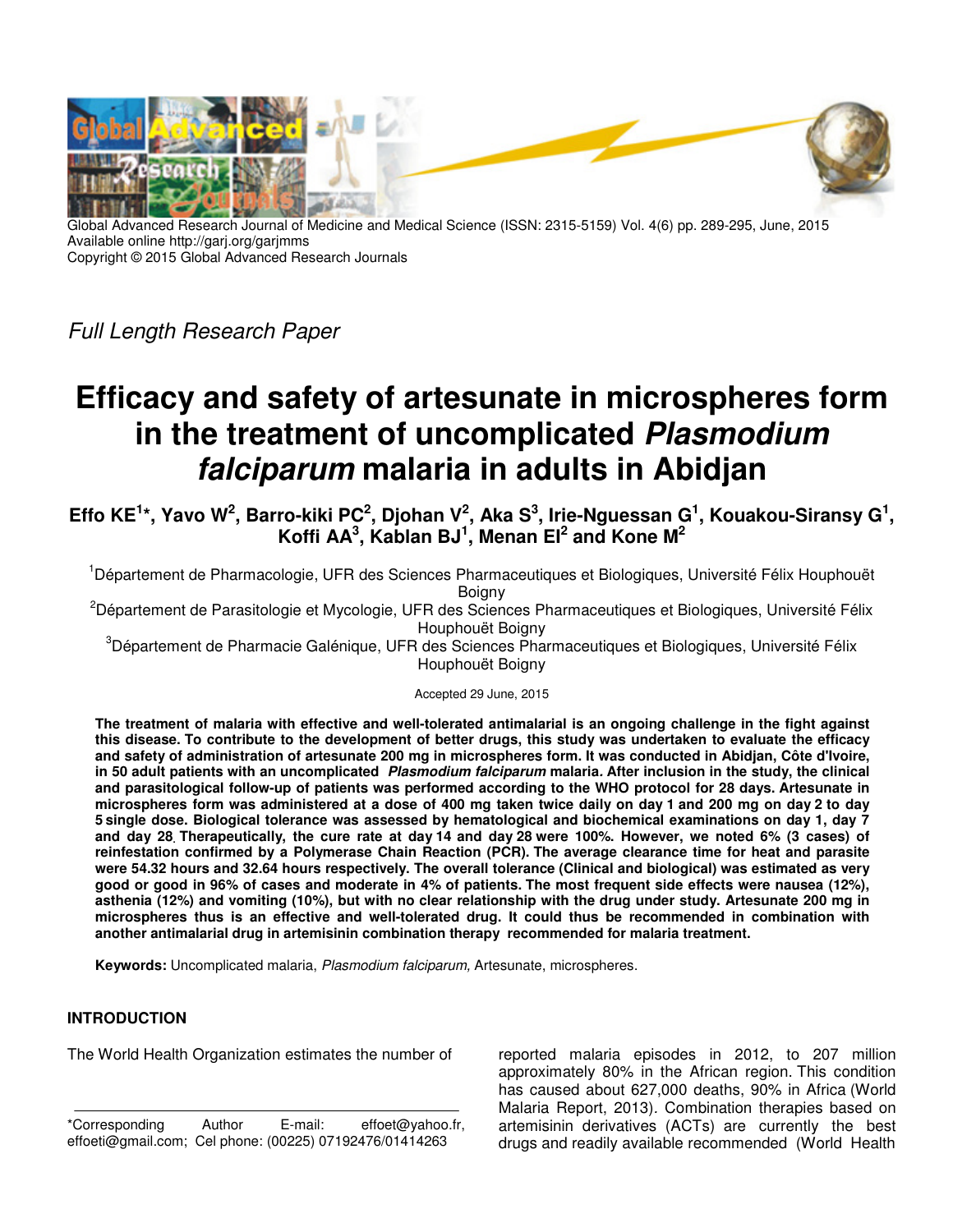Organization, 2010) as the first line treatment of uncomplicated malaria caused by P.falciparum. They are known to improve cure rates, reduce the risk of relapse, reduce the development of chemo resistance of P. falciparum and thus reduces the spread of resistant parasites (Adjuik et al., 2004; Ibrahium et al., 2007).

Many studies have shown the effectiveness of some ACTs (Adjei et al., 2008; Faucher et al., 2009; Momoh et al., 2013) but, with some side effects and relapses. It is therefore necessary to improve the performance of some of these associations. This improvement could be achieved by optimizing the pharmacokinetic parameters using appropriate pharmaceutical formulations.

This option will thus enhance prompt and effective malaria treatment can significantly reduce morbidity and mortality caused by malaria.

In this context, the transportation of active ingredient through microsphere is an innovative method for improving the pharmacokinetic performance. In addition, artesunate in microspheres form facilitate its association in co-formulation with several active ingredients and could thus be used in the development of ACTs now recommended for the treatment of uncomplicated malaria (World Health Organization, 2010).

The aim of our study is to evaluate the efficacy and safety of Artesunate 200 mg transported in microspheres in the treatment of uncomplicated Plasmodium falciparum malaria in adults in Abidjan.

## **PATIENTS AND METHODS**

## **Type and population study**

It is an experimental study on the effectiveness and safety of Artesunate 200 mg in microsphere. It was conducted in Abidjan from 06 January 2005 to 11 May 2005 and involved 50 patients suffering from uncomplicated P. falciparum malaria. Patients were included based on the following criteria : 1) patients aged at least 15 , 2) having a parasitemia between 2,000 and 200,000 asexual forms / µl of blood, 3) presenting no danger signs or severe malaria, 4) not suffering from associated febrile conditions, 5) able to take medication *orally*, 6) patients not having received antimalarial treatment 7 days before the start of the study for the 4 - amino quinolines, halofantrine, mefloquine and sulfadoxine-pyrimethamine and 3 days for artemisinin derivatives and quinine, 6) and have given their informed consent or the consent of their legal guardian, 7) not pregnant or lactating and 8) with no antimalarial treatment in progress.

## **Study protocol and treatment procedure**

Patients in the study were treated with 200 mg artesunate transported in microspheres provided by Pharmaceutical Laboratories of Côte d'Ivoire (PLCI). Treatment was administered at a dose of 400 mg on day  $_1$  and 200 mg on days 2 to 5. All daily doses were taken with supervision by a member of the research project.

Monitoring of patients in the study was done in accordance with a schedule of 28 days. Visits took place on day 2, 3, 4, 5, 7, 14, 21 and 28 after the day of inclusion. Thick and thin blood smears were performed on each visit for the purpose of parasitological monitoring. Blood samples were taken on day 1, 7 and 28 for the hematological (hemoglobin, leukocytes, hematocrit) and biochemical assay (ALT, AST). Blood samples were collected on Whatman paper No. 3 at inclusion stage and from day 7 in case of traces of parasitaemia to search by PCR method for cases of recrudescence parasitaemia or reinfestation. Side effects have been reported and classified according to their severity (mild, moderate or severe). A side effect is defined as a symptom, a sign or unexpected and unfavorable condition for the patient's health. Therapeutic efficacy, clinical and biological tolerance were evaluated in this study.

## **Statistical Analyses**

## • **Evaluation of the effectiveness**

The cure rate at day 14, primary efficacy parameter, is defined as the proportion of patients for whom a clearance of parasitaemia is obtained in the first 7 days of the treatment without recrudescence within 14 days after the start of the study, the recrudescence is a new clinical manifestation of infection after initial clearance of parasites in the peripheral blood.

The cure rate at day 28 is defined as the proportion of patients for whom a clearance of parasitaemia is obtained within 7 days without recrudescence within 28 days of the start of the study.

The parasite clearance time (PCT) is the duration time between the first antimalarial administration and the first total and continuous loss of asexual parasite and persisting for at least 24 additional hours.

The Thermal clearance time (TCT) is the duration time from the first dose of drug and the time when the temperature drops below 37 ° .5C for at least additional 24 hours.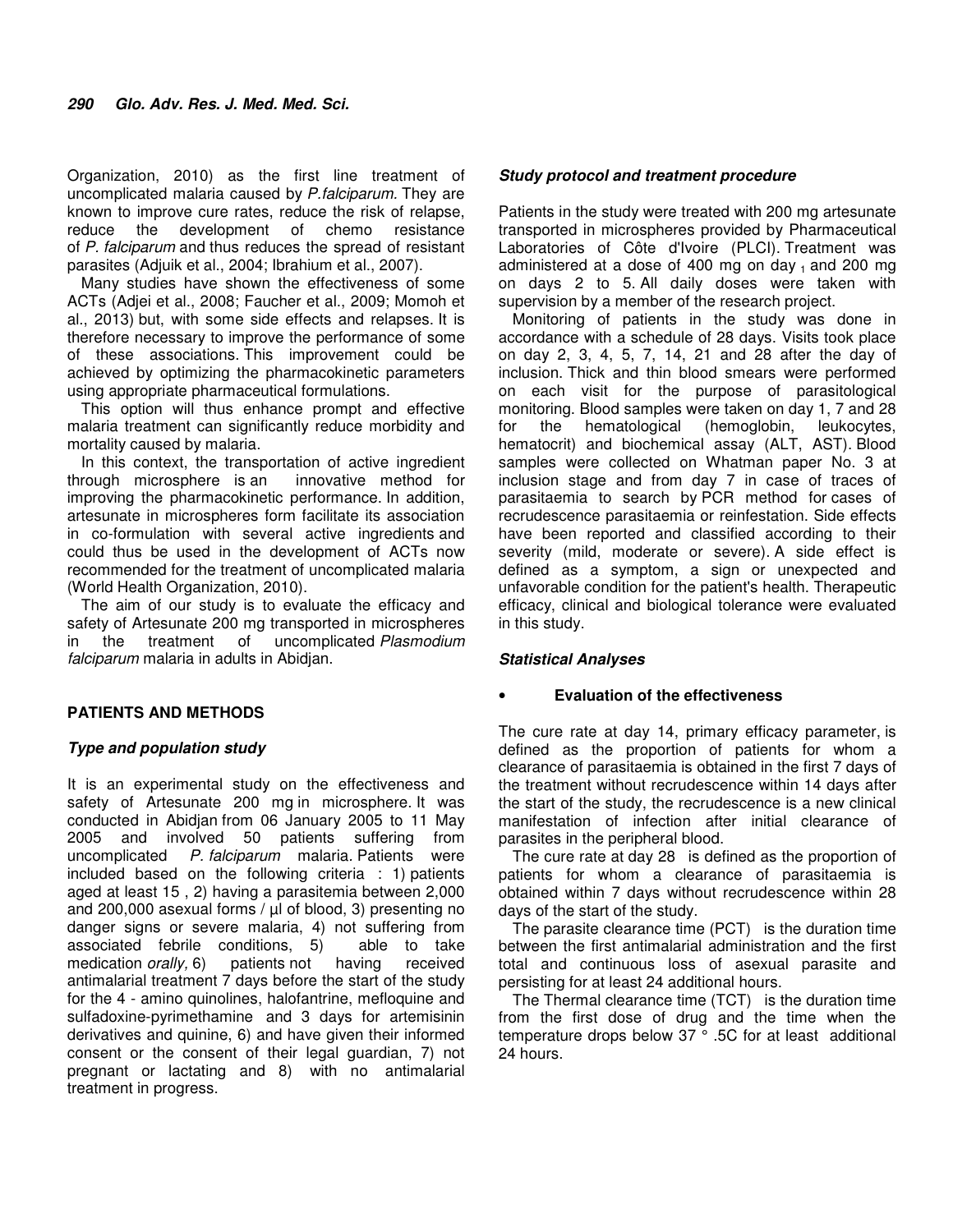

**Figure 1.** Evolution of the average parasitemia

#### • **Safety assessment**

It consisted of monitoring and recording all side effects (serious or not), regular laboratory monitoring and the assessment of the clinical status of the subject (vital signs, physical examinations).

#### • **Data management**

Data from each patient were collected and recorded in an observation notebook. Each patient was identified by a code consisting of the first two letters of the surname and the first letter of the first name followed by a registration number. Processing and data analysis were made using Epi dat software and Microsoft Office XP (Excel). We used the chi-2 test of independence for a risk  $\alpha = 5\%$ .

#### **RESULTS**

#### **Epidemiological data**

We received during our study 400 patients of which 220 showed a positive thick smear, a parasite rate of 55%. P. falciparum was the only species found, that is a value of 100% infestation.

Of these patients, 53 met the differents inclusion criteria. However, during follow-up, 3 of them have been

withdrawn, 2 for protocol violation (one in the evening day 1and the other on day 2) and the third for voluntary withdrawal of consent to participate in  $D_{3}$ . There have not been lost in sight of any patients in the course of follow up.

So we followed until day  $_{28}$  50 patients aged between 15 and 64 years, with a mean age of 24.8 years (SD  $=$ 8.01). The average weight was  $62.9$  kg (SD = 10.31). This population consisted of 32 males and 18 females, a sex ratio of 1.8.

At inclusion, the mean parasitaemia was 6079 tpz / / $\mu$ l (sd= 6411). with an average temperature =  $38.7 \degree$  C (SD  $= 1.18$ ) among the patients, 41 (82%) had an axillary temperature of  $≥ 37.5 ° C$ .

## **Parasitic and thermal clearances**

The average Parasite Clearance Time (PCT) was 32.64 hours.

After 24th hours of treatment we noted a drop in parasite density of 98% (Figure 1). An appearance of parasitaemia was observed at day  $_{21}$  in 2 patients and at day 28 in 1 patient, the PCR enable us to confirm a reinfestation.

The apyrexia was obtained from the 24th hour of treatment and was maintained through day 28 (Figure2). The average thermal clearance time (TCT) was 54.32 hours.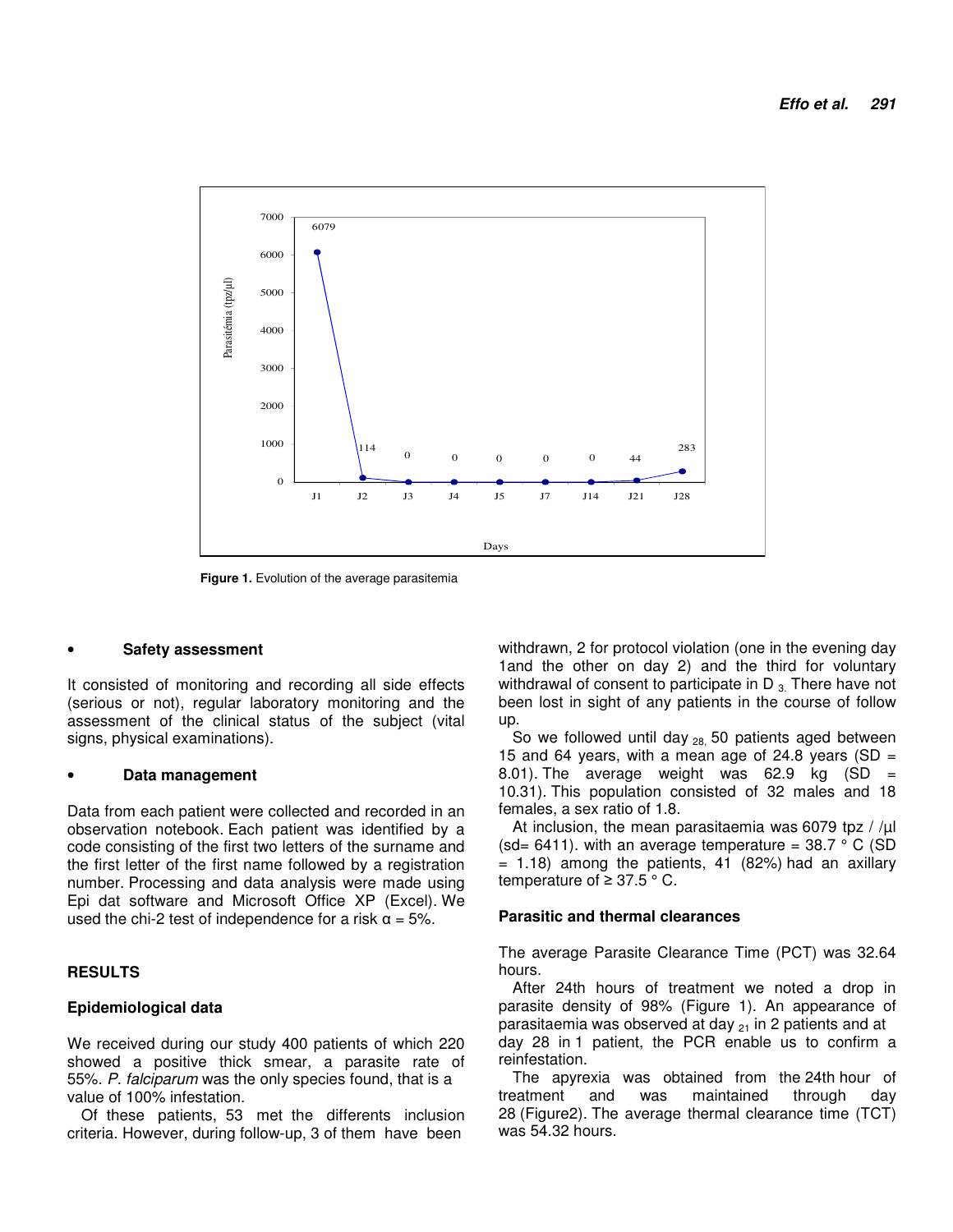

Figure 2. Evolution of the average temperature.



**Figure 3.** Cure rate of patients at day 14 and day 28 before PCR correction.

## **Cure rate at day 14 and day 28**

The cure rate at day 14 and day 28 were 100% and 94% respectively (Figure 3). After PCR correction, the rates were 100% and the three cases of relapses at d21 were reinfections (Figure 4).

## **Biological and clinical tolerance**

No significant disturbance in hematological parameters after the administration of 200 mg artesunate in microsphere was observed (p> 0.05).

We noted a significant decrease in total bilirubin,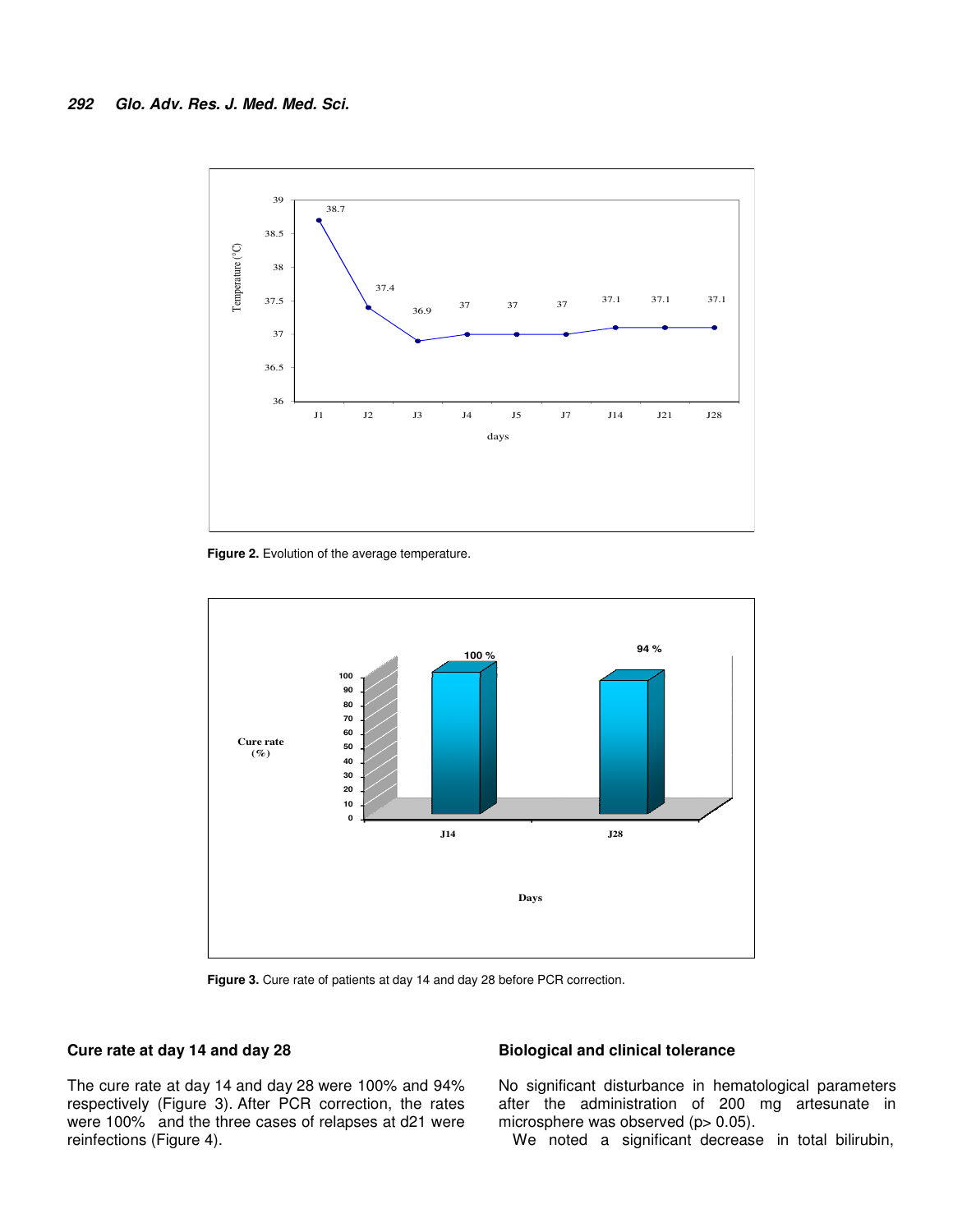

**Figure 4.** Cure rate of patients at day 14 and day 28 after PCR correction.

abnormally high at the beginning of the study to normal values ( $p = 0.0$  00 1). Also, we noted a significant increase in rates of AST ( $p = 0.005$ ) and ALT ( $p =$ 0.0001) on day 7 wich thereafter decreases to normal value by day 28.

66% of patients showed no adverse effects. In those who experienced side effects, these effects were dominated by nausea (12%), asthenia (12%) and vomiting (10%).

In 90% of cases, the overall tolerability was rated as good and very good in 6% of patients.

Mean values of systolic blood pressure and pulse rate went through a significant decrease from 112.9 mmHg  $(SD = 15.3)$  and 88.9  $(SD = 18.0)$  respectively in day 1 to 107.0 mmHg (SD = 10.2) (P = 0.0001) and 79.2 (SD = 12.1) ( $P = 0.0001$ ) respectively in day 28.

## **DISCUSSION**

The results obtained in our study showed excellent efficiency of artesunate 200 mg transported in microspheres in the treatment of uncomplicated Plasmodium faliciparum malaria in adults in Abidjan.

Previous studies on artesunate in tablet form as monotherapy reported cure rates significantly lower (94% at day 14 and 72% at day 28) (Borrmann et al., 2003) This new formulation of the artesunate seems to be more effective. Indeed, microspheres form constitutes the stabilization and protection of the active ingredients (Benita et al., 1996). This formulation provides a increased blood concentrations of the active ingredient s whose distribution is not based on its owners' é s physicochemical miq wheels, but those of the vector (Benita et al., 1996).

The microspheres were also used by Momoh et al (Momoh et al., 2013) as an alternative for a secure utilization of diclofenac, thus avoiding its ulcerogenic effects.

The therapeutic efficacy of artesunate transported in microspheres is superior to that observed in some ACTs, including combination artesunate  $+$  amodiaquine (AS  $+$  $AQ)$  and artemether  $+$  lumfantrine  $(AL)$  who presented respective cure rates of 98.7% and 96.9% in a multicenter study in children using syrup form  $(AS + AQ)$ and tablet forms dissolve in water before administration (AL) in 3 countries (Senegal, Côte d'Ivoire and Cameroon) (Faye et al., 2012). The single formulation in the form of microspheres provide similar result to that of ACTs.These ACTs have indeed proved effective in various studies (Adjei et al., 2008; Ibrahium et al., 2007; Van den Broek et al., 2006).

This new formulation was also administered under supervision. This must have contributed to the very good efficacy observed. This observation was also made by Faye et al. (2012) in their study comparing associations AS + AQ and AL. Many studies have also demonstrated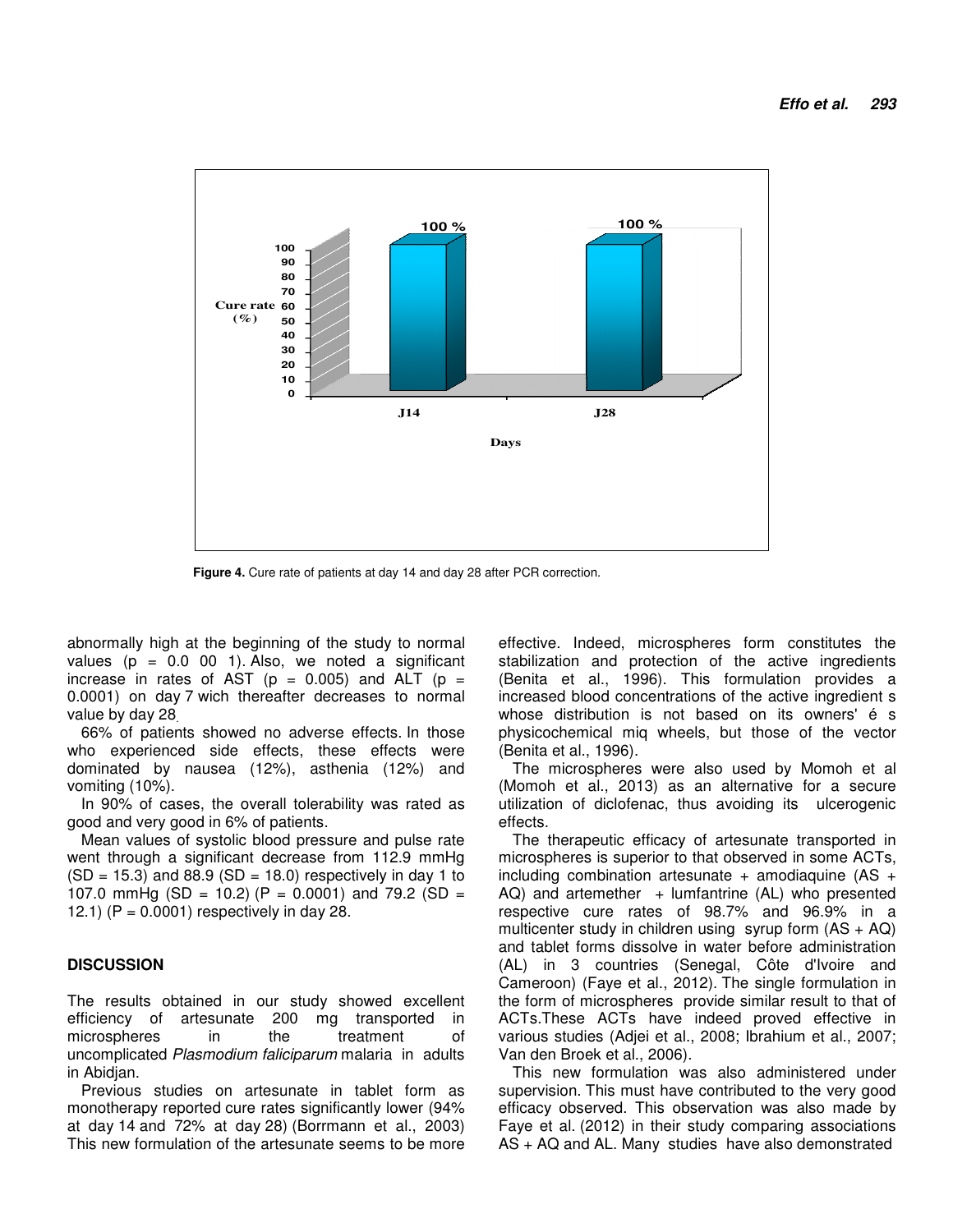a lower efficiency when taken under no supervision (Faucher et al., 2009, Oyakhirome et al., 2007) .This lack of supervision impede good adherence to treatment which would cause lower efficiency and would eventually be responsible for the selection of resistant (Faucher et al., 2009).

TCT obtained with these microspheres artesunate was 54.32 hours. Faye et al. (2012) have shown that with the associations  $AS + AQ$  and  $AL$ , fever disappeared on the third day (72 hours) clearance time assessed to be fast enough, as confirmed by previous data (Van den Broek et al., 2006).

The parasite clearance time (PCT) 32.64 hours obtained with artesunate microspheres is comparable to that obtained by Borrmann et al. (2003) with artesunate monotherapy (34 hours). Faster parasite clearance is very advantageous because the processing prevent the transformation of merozoites into gametocytes and thus the transmission of the latter by the female Anopheles mosquito to healthy subjects (Price et al., 1999; Price et al., 1996).

The overall tolerability of artesunate microspheres was good or very good in 96% of cases. The decrease in total bilirubin may reflect the stopping of the destruction of red blood cells by malaria parasites after initiation of treatment. Krudsood S. et al. (2010) also noted in their study a High total bilirubin on day 0, which is normalized at D7 and stabilized until day 28.

Increased rates of AST and ALT on day 7 might suggest the site of metabolism of artesunate microspheres. This rate is normalized by day 28. This increase in hepatic factor was also observed by Faye et al. (2012) in day 7 in both associations  $AS + AQ$  and  $AL$ , as well as Krudsood S. et al. (2010) Artesunate + Mefloquine association  $(AS + MQ)$  and artesunate / mefloquine (AS / MQ). The values were normalized on day 28. Indeed, in 2001, studies by Haynes RK et al. showed that the artemisinin derivatives were metabolized by cytochrome P450 and other liver enzymes.

Overall, the use of artesunate 200 mg transported in microspheres for 5 days did not result in significant disruption of biological parameters. Clinically, no significant changes were noted in vital signs (pulse, blood pressure).

Side effects were dominated by nausea, asthenia and vomiting, effects that have not yet motivated stopping treatment. Note also that no deaths occurred during this study. Faye et al (2012) and Sowunmi et al. (2009) have also reported cases of anemia for the association AS + AQ.

## **CONCLUSION**

This study showed that artesunate 200 mg transported in microspheres is an effective and well-tolerated antimalarial. However, relapses can be observed in areas of intense malaria transmission due to the relatively short artemisinin derivatives (Batty et al., 1998; Ilett et al., 2002) half-life. In this context, this medication may be a good choice for artemisinin base derivatives combination therapy (ACTs).

## **ACKNOWLEDGEMENT**

Thank to the Laboratorie Pharmaceutique de Côte d'Ivoire (LPCI) for the supply of drugs and for the financial support given to us that has enabled us to make this work. We also thank the Laboratory of Parasitology and Mycology of the Faculty of Pharmaceutical and Biological Sciences at the University of Felix Houphouët Boigny for the materials given to us.

#### **REFERENCES**

- Adjei GO, Kurtzhals JA, Rodrigues OP, et al (2008). Amodiaquineartesunate vs artemether-lumefantrine for uncomplicated malaria in Ghanaian children: a randomized efficacy and safety trial with one year follow-up. Malar. J. 7:127.
- Adjuik M, Babiker A, Garner P, et al (2004). Artesunate combinations for treatment of malaria: meta–analysis. Lancet. 363:9-17**.**
- Batty KT, Thu LT, Davis TM, et al (1998). A pharmacokinetic and pharmacodynamic study of intravenous vs oral artesunate in uncomplicated falciparum malaria. Br. J. Clin. Pharmacol. 45:123–9.
- Benita S (1996). Microencapsulation. Methods and industrial applications. Larcel Dekker, Inc. P. 640
- Borrmann S, Adegnika AA, Missinou MA, et al (2003). Short-course artesunate treatment of uncomplicated Plasmodium falciparum malaria in Gabon. Antimicrob. Agents Chemother. pp. 901-904.
- Faucher JF, Aubouy A, Adeothy A, et al (2009). Comparaison of sulfadoxine-pyrimethamine, unsupervised artemetherlumefantrine, and unsupervised artesunate-amodiaquine fixed-dose formulation for uncomplicated Plasmodium falciparum malaria in Benin: a randomized effectiveness non inferiority trial. J. Infect. Dis. 200:57– 65.
- Faye B, Kuété T, Kiki-Barro CP, et al (2012). Multicentre study evaluating the non-inferiority of the new paediatric formulation ofartesunate/amodiaquine versus artemether/lumefantrine for the management of uncomplicated Plasmodium falciparum malaria in children in Cameroon, Ivory Coast and Senegal. Malar. J. 27(11):433. doi: 10.1186/1475-2875-11-433.
- Haynes RK (2001). Artemisinin and derivatives: the future for malaria treatment? Curr. Opin. Infect. Dis. 14:719–726.
- Ibrahium AM, Kheir MM, Osman ME, et al (2007). Efficacies of artesunate plus either sulfadoxinepyrimethamine or amodiaquine, for the treatment of uncomplicated, Plasmodium falciparum malaria in eastern Sudan. Ann. Trop. Med. Parasitol. 101:15–21.